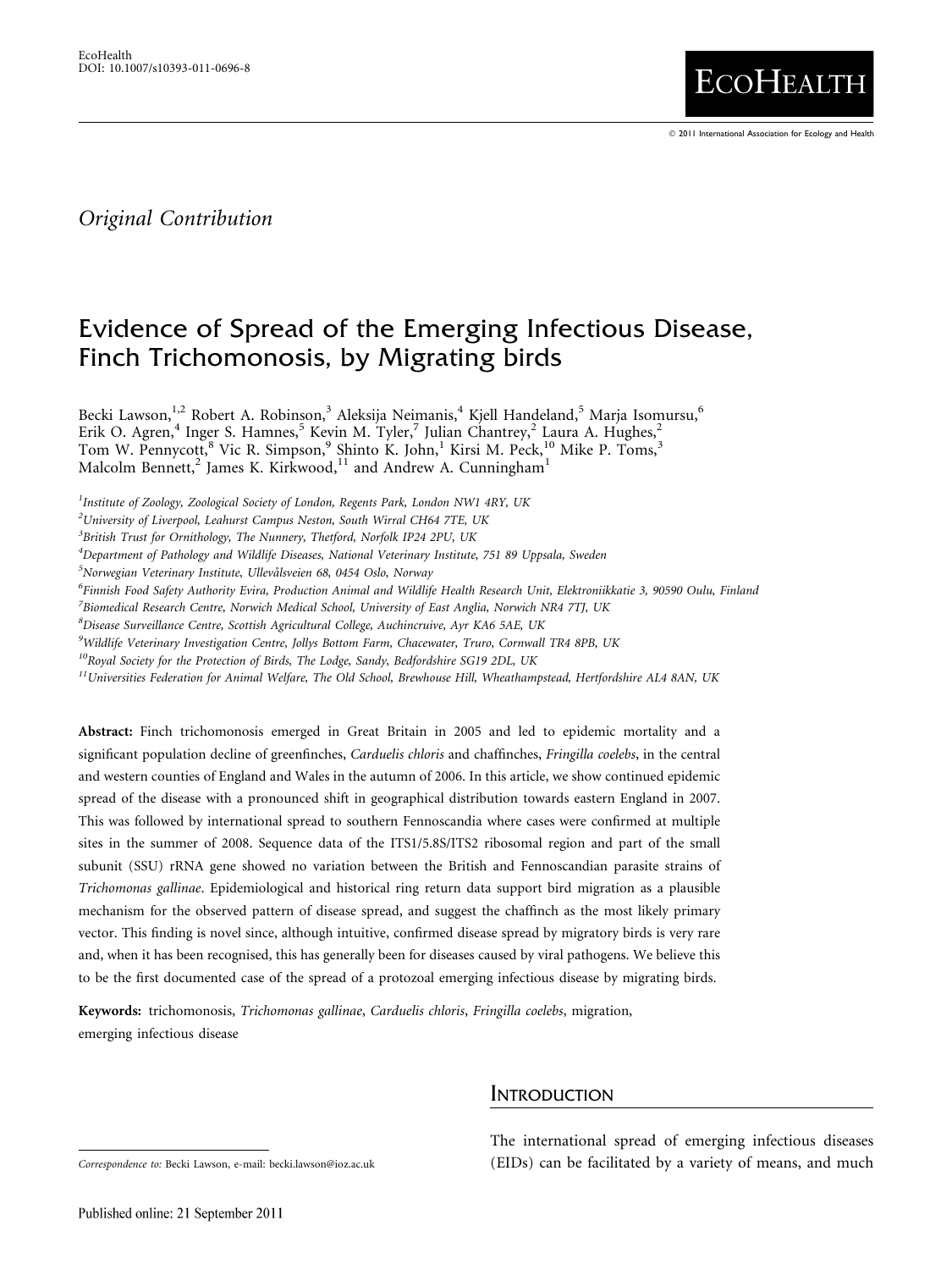attention has been given to anthropogenic factors, such as habitat degradation and urbanisation, international travel, regulated and unregulated trade and species translocation (Daszak et al., [2001](#page-9-0); Bradley and Altizer, [2007\)](#page-9-0). Pathogen movement and disease spread also can occur through nonanthropogenic routes, such as long-distance movement of migratory species, and this subject has been particularly topical in recent years following the emergence of H5N1 highly pathogenic avian influenza (Gilbert et al., [2006;](#page-9-0) Kilpatrick et al., [2006;](#page-9-0) Gauthier-Clerc et al., [2007;](#page-9-0) Keawcharoen et al., [2008](#page-9-0)). For instance, the extent to which waterfowl species infected with highly pathogenic H5N1 avian influenza virus may be capable of long-distance migration has been debated (Olsen et al., [2006\)](#page-10-0). Migrating house finches (Carpodacus mexicanus) with asymptomatic infection are thought to have assisted the spread of Mycoplasma gallisepticum, the cause of epidemic conjunctivitis in this species, across Eastern North America (Dhondt et al., [1998](#page-9-0); Hosseini et al., [2006\)](#page-9-0). Migration is energetically demanding; therefore, birds infected with pathogens may be unable to move long-distances (Weber and Stilianakis, [2007](#page-10-0)). Perhaps as a consequence, there are few documented examples of pathogen spread through bird migration; furthermore, when these have been recognised, the examples are typically of viruses or bacteria rather than of protozoal parasites.

Trichomonosis, caused by infection with the protozoan Trichomonas gallinae, is well known internationally as a cause of morbidity and mortality in columbiform species and birds of prey (Forrester and Foster, [2008\)](#page-9-0). In 2005, trichomonosis was recognised as an EID of wild finches in Great Britain (Pennycott et al., [2005](#page-10-0); Lawson et al., [2006](#page-9-0)) with late summer/autumn seasonal epidemic mortality primarily involving greenfinches Carduelis chloris and chaffinches Fringilla coelebs. In 2005 and 2006, finch species represented 84% (292/347) of trichomonosis cases examined post mortem; collectively, the greenfinch and chaffinch accounted for 80% (279/347) of these birds, and columbiform species for 11% (37/347). Trichomonosis was also diagnosed in a small number of individuals from other passerine hosts, including the bullfinch Pyrrhula pyrrhula, goldfinch Carduelis carduelis, brambling Fringilla montifringilla, siskin Carduelis spinus, house sparrow Passer domesticus, yellowhammer Emberiza citronella, dunnock Prunella modularis and great tit Parus major; collectively, all these accounted for only 9% (31/347) of trichomonosis cases (Robinson et al., [2010\)](#page-10-0).

The 2006 trichomonosis epidemic is estimated to have caused a decline of ca. 35% and ca. 20% of the breeding population for greenfinch and chaffinch, respectively in the region of greatest disease incidence (Robinson et al., [2010\)](#page-10-0). Although the disease had been infrequently diagnosed in captive and free-ranging finches previously (Chalmers, [1992](#page-9-0); USGS, [2002;](#page-10-0) Anderson et al., [2009](#page-9-0)), the outbreak in Britain was the first reported instance of large-scale epidemic mortality due to trichomonosis in passerine species. The origin of T. gallinae in British finches is unknown, but sympatric columbiform species are considered the most likely source (Robinson et al., [2010](#page-10-0)).

Although both greenfinch and chaffinch are widespread across Great Britain, finch mortality due to trichomonosis was initially (i.e. in 2005 and 2006) greatest in western and central counties of England and Wales, whilst the number of incidents observed in eastern England was low (Robinson et al., [2010\)](#page-10-0). In this article, we demonstrate the spread of finch trichomonosis to eastern England in 2007 and then to southern Fennoscandia in 2008. Possible mechanisms for the observed pattern of disease spread are explored.

# **METHODS**

#### Spatial Distribution of the Epidemic in Britain

#### Pattern of Garden Bird Mortality Reports

In 2005, a nationwide system for the investigation of causes of garden bird morbidity and mortality in Britain was created (the Garden Bird Health initiative, GBHi) (Robinson et al., [2010](#page-10-0)). Reports of garden bird mortality were received opportunistically from members of the public via the Royal Society for the Protection of Birds (RSPB), or directly to each of the veterinary diagnostic centres, and systematically from approximately 750 identified, constantly observed, sites across Britain through the British Trust for Ornithology's Garden BirdWatch (BTO GBW) scheme (Cannon et al., [2005\)](#page-9-0). BTO GBW participants provided weekly reports on whether or not they observed sick or dead birds in their garden throughout the study period. Post-mortem examinations were performed on 1,238 garden bird carcasses of 45 species, including 797 finch species, submitted from a subset of incidents from both sources of mortality reports between the 1st January 1st 2006 and the 31st December 2007. Our case definition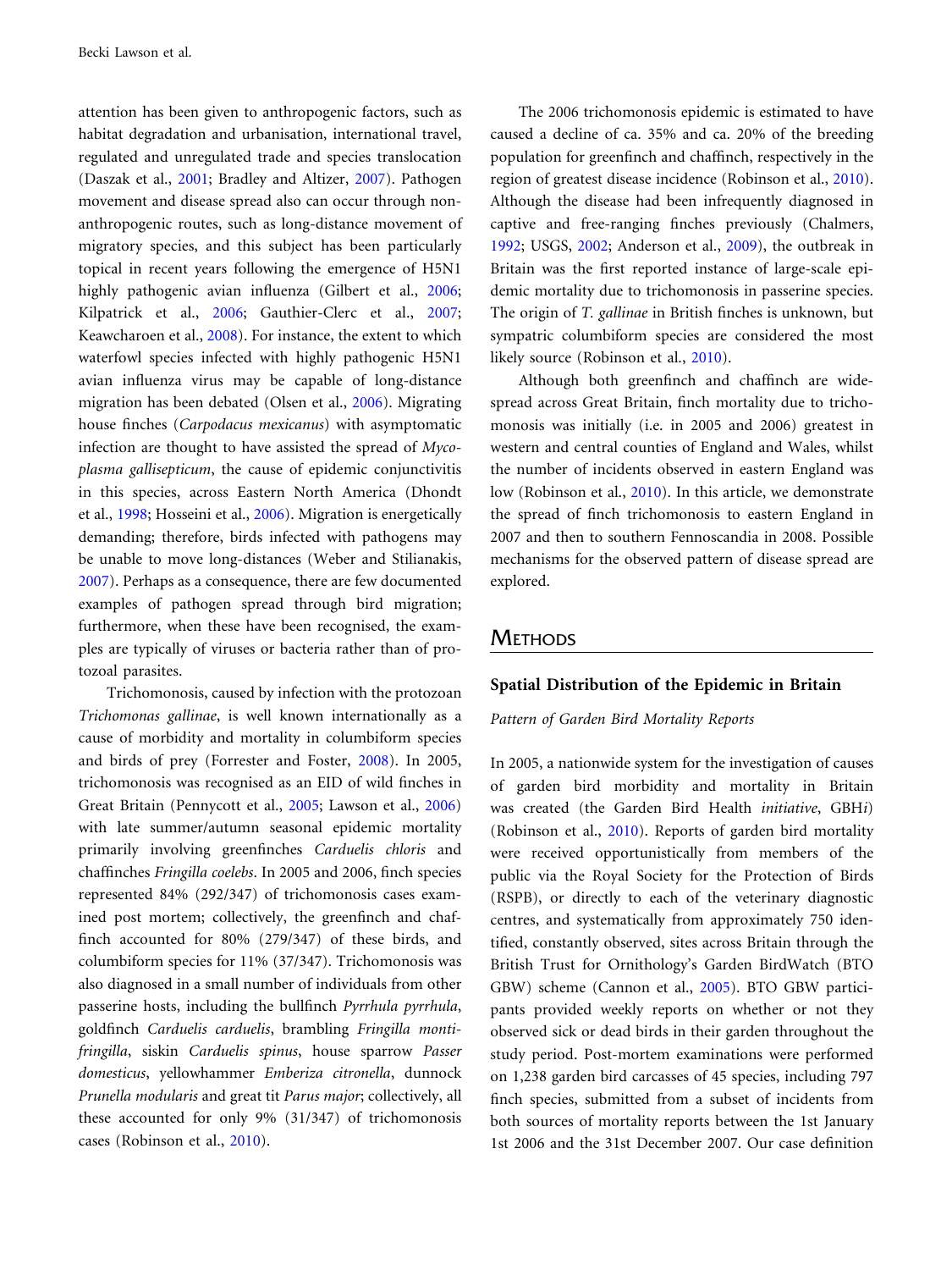for incidents of finch trichomonosis is detailed in (Robinson et al., [2010\)](#page-10-0). In brief, finch trichomonosis was confirmed if one or more dead finches from a mortality incident had characteristic necrotic ingluvitis lesions in combination with the detection of motile trichomonads directly or following culture and/or nested PCR amplification of part of the T. gallinae SSU rRNA gene. A finch trichomonosis incident was defined as a mortality incident which occurred between the 1st April and the 30th September and which involved two or more dead finches (greenfinch or chaffinch), or one or more sick finch(es) with typical signs of disease (fluffed-up plumage, lethargy and dysphagia), or if trichomonosis was confirmed post mortem within this time period. This 6-month interval was selected to minimise the likelihood of confounding these data with finch mortality due to salmonellosis, outbreaks of which occur during the winter months and which also result in non-specific signs of malaise in finches (Pennycott et al., [2002;](#page-10-0) Lawson et al., [2010\)](#page-9-0).

In order to evaluate the geographical distribution of the epidemic in Britain in 2007, data from the opportunistic and systematic reporting schemes were independently examined using techniques extrapolated from Robinson et al. ([2010](#page-10-0)), which controlled for temporal and spatial reporting biases.

#### Ring Return Data

The BTO operates the British and Irish Ringing Scheme under which volunteers annually ring ca. 800,000 birds a year (Coiffait et al., [2009\)](#page-9-0). Of these ringed birds, ca. 15,000 are subsequently reported each year (15% of which are outside the British Isles), either dead or alive away from the original site of ringing. For all such records, the date and place of finding are reported and, for many of the birds found dead, a putative cause of death is given based on the circumstances of finding (e.g. bird fluffed up and lethargic before death consistent with disease, carcass found in close proximity to window consistent with trauma, evidence of cat kill consistent with predation). To quantify large-scale spatial and temporal variations in greenfinch mortality, the species most frequently affected by trichomonosis, we examined records of a total of 2,206 recoveries of marked greenfinches found dead between the 1st June and the 30th November for the period from 1996 to 2007 (inclusive). We used this period within each year as it relates to the period of peak trichomonosis-related mortality. As we were mostly interested in longitudinal spread from the main area

of the initial outbreak (western Britain), we excluded records of birds that were found dead north of 55°N (approximately the latitude of Newcastle-upon-Tyne).

Ring return records were classified according to the standardised reporting codes of the EURING code exchange scheme (Speek et al., [2001\)](#page-10-0) based on the information submitted by the recorder. Post-mortem examinations were not performed on the ring return records, and this dataset is independent of the disease surveillance undertaken by the GBHi. For the temporal analysis, we aggregated these codes into five causes of death: predation, disease, 'natural causes' (mostly birds that looked emaciated with no obvious trauma and so presumed starved, but some are likely to have been in poor body condition as a result of disease), 'collision' (mostly with road traffic or windows) and 'unknown'. To compare among categories, we standardised the number of reports each year by the mean number of annual reports for each category during the period 1996–2005 before the epidemic. For the spatial analysis, we considered all reports of diseased finches  $(n = 69)$ , those reported as dying due to 'natural causes'  $(n = 17)$  and those for which cause of death was unknown, i.e. there was no obvious sign of trauma or other reason for mortality ( $n = 853$ ).

# Surveillance for Garden Bird Disease in Fennoscandia

Disease investigation of unusual mortality events in free-ranging wildlife in Fennoscandia is performed by governmental organisations and a comprehensive general surveillance program covering the entire region has been in place since the 1960s. In Finland, Norway and Sweden, reports of wild bird morbidity and mortality are received from members of the public and licensed bird ringers on an ad hoc basis. Collectively, approximately 27,000 wild bird post-mortem examinations of circa 50 species have been performed since 1992 with no confirmed cases of finch trichomonosis. There was no change in the intensity of surveillance, or in the range of species targeted, in response to the emergence of finch trichomonosis in Great Britain. In Norway, carcasses are also submitted by inspectors belonging to the Norwegian Food Safety Authority. In Finland, disease events are also reported by those participating in the winter bird census, organised by the Finnish Museum of Natural History, which monitors over two hundred winter feeding places for birds (Väisänen and Koskimies, [1991](#page-10-0)).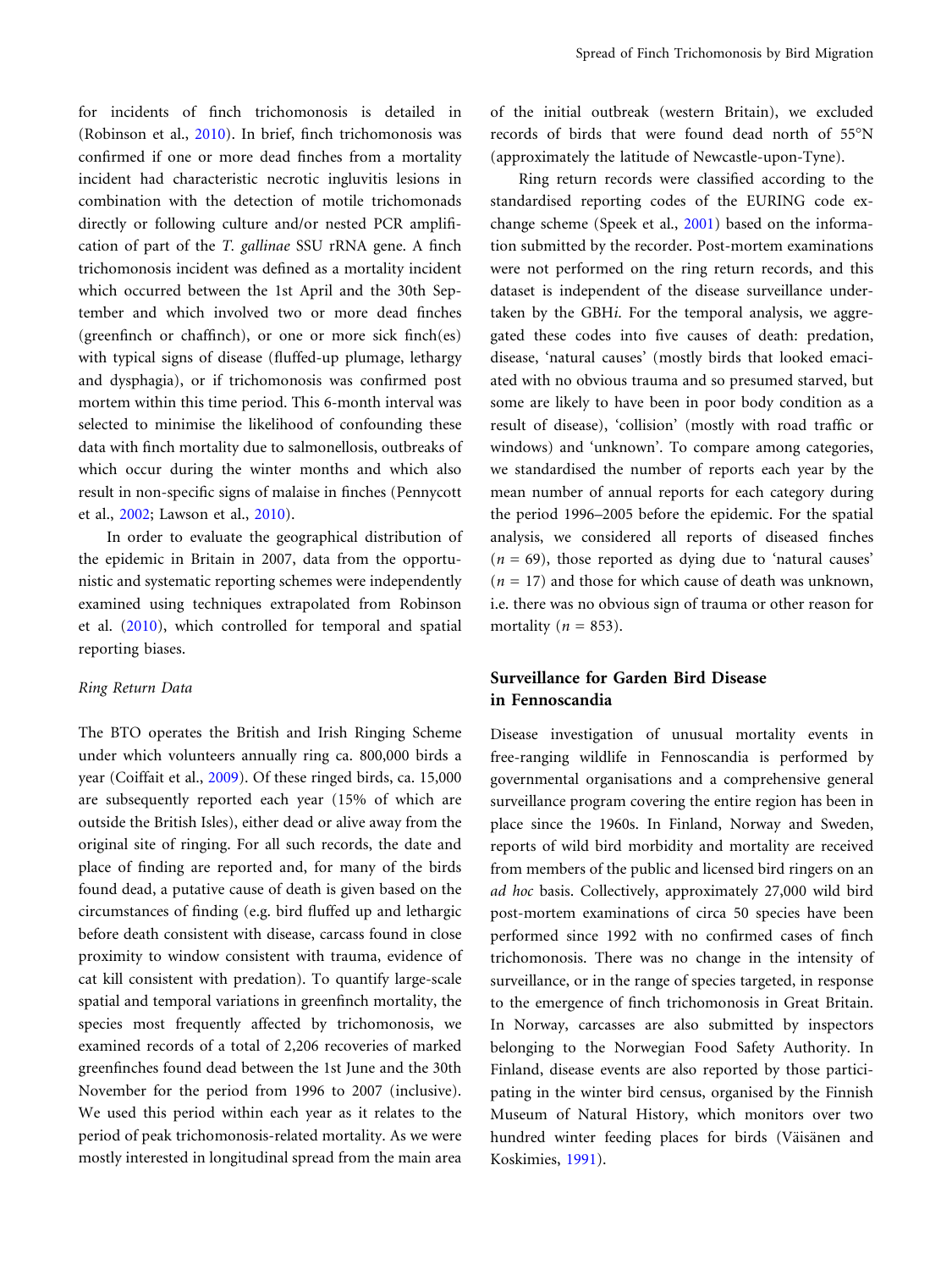<span id="page-3-0"></span>Post-mortem examinations on finch carcasses submitted from multiple sites of mortality in each of these three countries were performed at central governmental laboratories. Trichomonosis was diagnosed on the basis of characteristic lesions of necrotic ingluvitis along with the presence of trichomonad protozoa in wet preparations or in trichomonad culture from lesions (Neimanis et al., [2010](#page-9-0)).

# Molecular Comparison of T. gallinae Isolates from British and Fennoscandian Finches

DNA was extracted from archived frozen ingluvitis lesions or positive parasite cultures from Fennoscandian finches found dead in 2008, using standard techniques (Table 1). PCR amplification and sequencing of part of the ITS1/5.8S/ ITS2 ribosomal region and SSU rRNA gene was performed using the primers and cycling conditions described by Robinson et al. ([2010\)](#page-10-0). Amplicons were sequenced and the sequence data were compared with those obtained previously from T. gallinae isolated from British greenfinches found dead in 2005–2006 (Robinson et al., [2010](#page-10-0)).

# Assessment of Bird Migration as a Mode of Parasite Spread

We examined recoveries of birds which had been ringed in Britain and re-encountered on mainland Europe in the

period 1980–2008. We limited ring recovery data to greenfinch, chaffinch, wood pigeon Columba palumbus and collared dove Streptopelia decaocto as these were the species in which trichomonosis was most frequently confirmed in Britain and determined the extent of migration of each species between Britain and Fennoscandia. Available data for species less frequently affected by trichomonosis, particularly goldfinch Carduelis carduelis and house sparrow Passer domesticus, were also reviewed.

# **RESULTS**

### Spatial Distribution of the Epidemic in Britain

Pattern of Garden Bird Mortality Reports

Post-mortem examinations were performed on 1,228 garden bird carcasses during 2006 and 2007; overall, the categories for cause of death were 64.2% ( $n = 788$ ) significant infectious disease ( $\pm$  trauma or predation), predation alone 5.5%  $(n = 68)$ , trauma alone 17.4%  $(n = 214)$ , other causes in 1.3% ( $n = 16$ ) and was undetermined in the remaining birds 11.6% ( $n = 142$ ). In Britain, a total of 1,054 finch trichomonosis incidents were recorded between the 1st April 2006 and the 30th September 2006, and 1,505 finch trichomonosis incidents were recorded between the 1st April 2007 and the 30th September 2007 through the opportunistic reporting scheme according to our pre-defined criteria (Fig. [1\)](#page-4-0).

| Case number | Species    | Date found | Location           | PCR and sequence<br>of ITS1/5.8S/ITS2 | PCR and sequence<br>of SSU rRNA gene |
|-------------|------------|------------|--------------------|---------------------------------------|--------------------------------------|
|             |            |            |                    | ribosomal region                      |                                      |
| Finland 1   | Greenfinch | Oct 10     | Turku, Finland     | Yes                                   | No                                   |
| Finland 2   | Greenfinch | Nov 5      | Turku, Finland     | Yes                                   | Yes                                  |
| Norway 1    | Greenfinch | Aug 22     | Hedmark, Norway    | Yes                                   | No                                   |
| Norway 2    | Greenfinch | Sep 4      | Akershus, Norway   | Yes                                   | Yes                                  |
| Norway 3    | Greenfinch | Sep 4      | Akershus, Norway   | Yes                                   | No                                   |
| Norway 4    | Greenfinch | Sep 25     | Oslo, Norway       | Yes                                   | Yes                                  |
| Norway 5    | Greenfinch | Oct 22     | Vestfold, Norway   | Yes                                   | Yes                                  |
| Sweden 1    | Greenfinch | Aug 3      | Västervåla, Sweden | Yes                                   | No                                   |
| Sweden 2    | Greenfinch | Aug 3      | Västervåla, Sweden | No                                    | Yes                                  |
| Sweden 3    | Chaffinch  | Aug 14     | Surahammar, Sweden | No                                    | Yes                                  |
| Sweden 4    | Greenfinch | Oct 6      | Nyhem, Sweden      | Yes                                   | No                                   |
| Sweden 5    | Greenfinch | Oct 22     | Bjursås, Sweden    | Yes                                   | Yes                                  |
| Sweden 6    | Greenfinch | Oct 28     | Nyköping, Sweden   | Yes                                   | No                                   |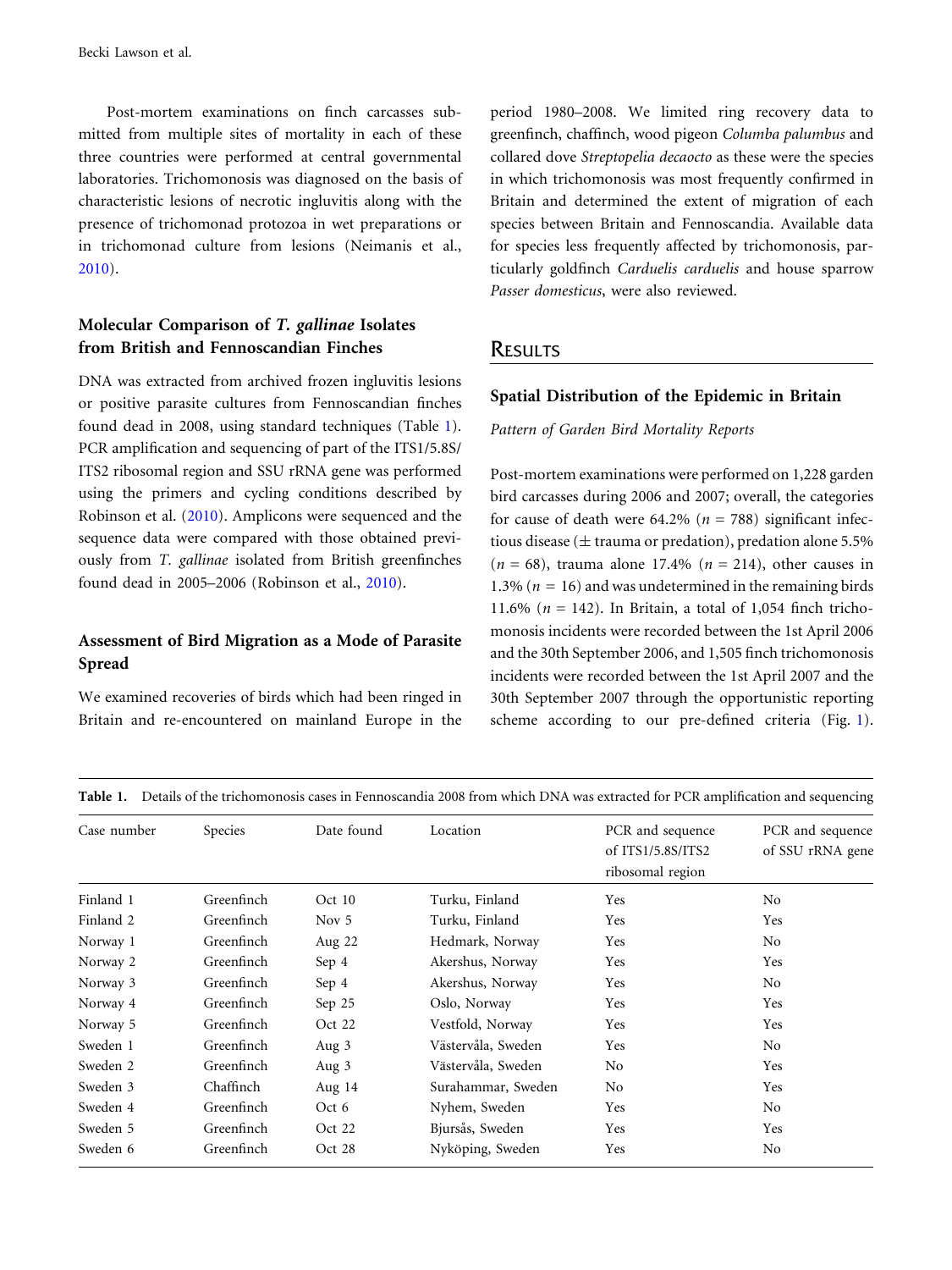<span id="page-4-0"></span>

Figure 1. Relative frequency of finch trichomonosis (incidents per thousand households) during the periods (a) the 1st April and the 30th September 2006 and (b) the 1st April and the 30th September 2007.

In total, 125 greenfinches were examined post mortem between the 1st April and the 30th September in 2006, and 126 for the same period in 2007. Infectious disease was considered to be the cause of death for 78% (97/125) of those greenfinches examined in 2006 and 86% (108/126) in 2007; trichomonosis accounted for 93% (90/97) and 99% (107/ 108) of these infectious disease diagnoses during the same years, respectively.

The seasonal peak for finch trichomonosis incidents each year was in the autumn (peak August–October); however, the spatial distribution of the outbreak varied between years. Both the opportunistic and systematic surveillance schemes independently supported the eastward spread of the epidemic in 2007. In 2006, areas of epidemic finch mortality due to trichomonosis reported through the opportunistic survey occurred primarily in Wales and the western counties of England; in 2007, high numbers of finch trichomonosis incidents were reported from eastern England. This eastward spread was confirmed by the systematic survey with a mean longitude for reports in 2006 of 2.64°W (quartile range  $1.70^{\circ}$ W–3.11°W) and  $1.97^{\circ}$ W in 2007 (quartile range  $0.93^{\circ}$ W–2.80°W,  $t_{72} = 1.99$ ,  $P = 0.05$ ).

#### Ring Return Data

The numbers of ringed greenfinches reported dead during 2006 and 2007 (336 and 348, respectively) were substantially higher than the number reported dead in any of the previous 10 years (mean per year 130, range 107–157). The proportion of individuals recorded as having died as a result of disease was also larger, 7% of all the recoveries in 2006/07 compared to a mean of 1.6% (range 0–2.3%) in the previous 10 years (Fig. [2\)](#page-5-0). The number of birds reported as having died from natural or unknown causes showed a smaller increase reflecting the fact that some birds dying of disease will not have been identified as such, and the fact that diseased individuals are more likely to succumb to starvation or other mortality causes. In contrast, the number of birds reported as having died through collision impacts showed no change.

In the 10 years before the outbreak of epidemic mortality in 2006, reports of dead ringed greenfinches were more or less evenly distributed across England with respect to longitude (Fig. [3](#page-5-0)). In 2006, 60% of recoveries came from a region spanning  $3.5^{\circ}W$  (mid-Wales) to  $1^{\circ}W$  (Portsmouth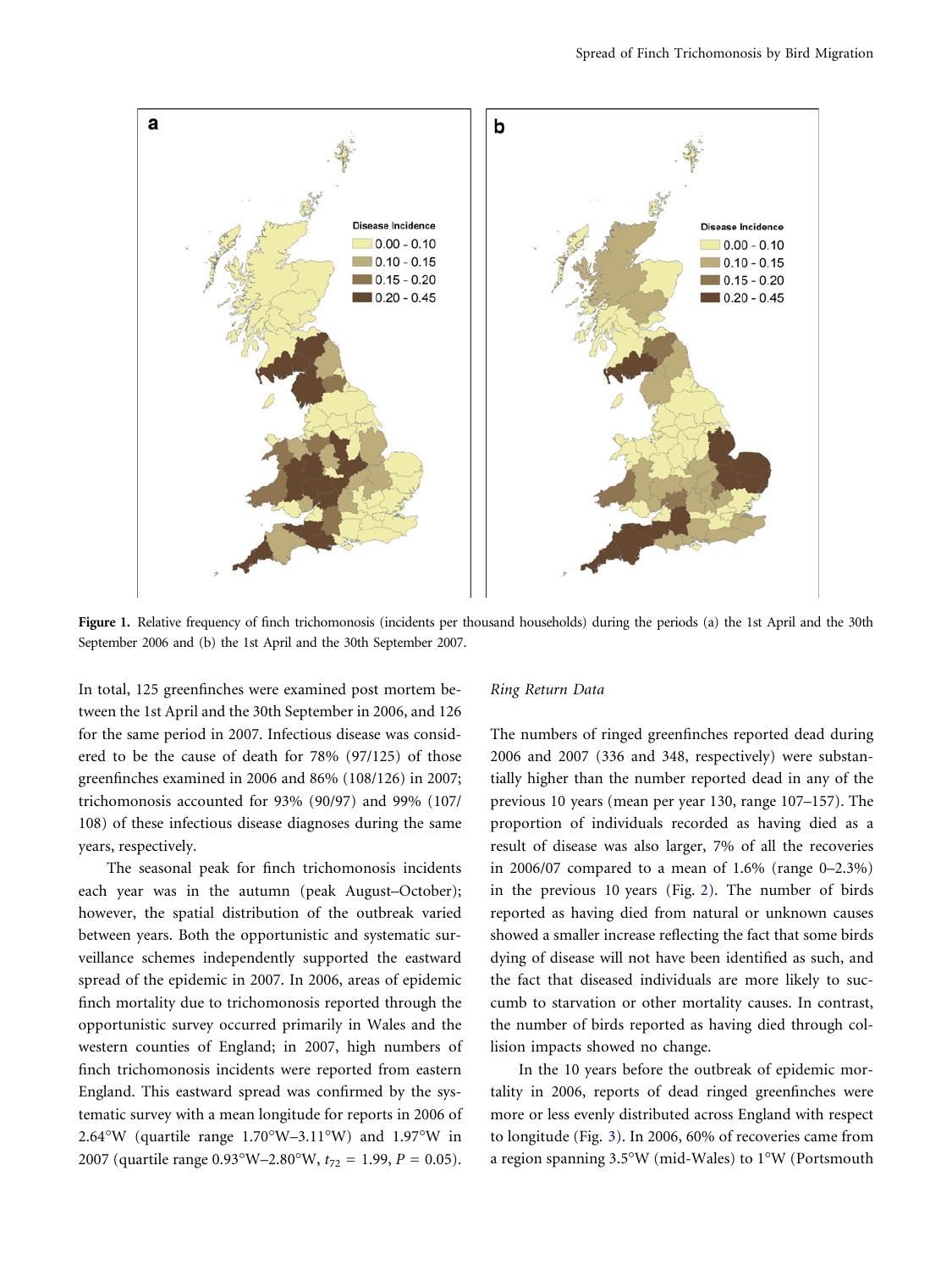<span id="page-5-0"></span>

Figure 2. Number of ringed greenfinches reported in each year ascribed to particular mortality causes: disease (solid line,  $n = 69$ ), predation (dashed line with triangles,  $n = 525$ ), collision (dashed line with squares,  $n = 522$ ), 'natural causes' (dashed line with circles,  $n = 17$ ) or unknown cause (dashed line with crosses,  $n = 853$ ). Number of mortality reports expressed relative to the mean number reported annually during 1996–2005 (dotted line).



Figure 3. Number of dead ringed greenfinches reported in each 30-min longitude band during 1996–2005 (line), 2006 (circles) and 2007 (squares).

and Nottingham), whereas in 2007, 66% of recoveries came from a region spanning 1.5°W (Southampton and Sheffield) to  $1^{\circ}E$  (east London) (Fig. 3). The median longitude of recoveries shifted significantly eastwards from  $1.75^{\circ}$ W in 2006 to  $0.75^{\circ}$ W in 2007 (Wilcoxon rank-sum test  $z = 6.37$ ,  $P < 0.0001$ ).

# Surveillance for Garden Bird Disease in Fennoscandia

Finch mortality incidents were first reported in Fennoscandia in the municipality of Surahammar, Sweden

 $(59^{\circ} 43' N, 16^{\circ} 06' E)$  in mid-June of 2008 (Fig. [4\)](#page-6-0) with the index case of finch trichomonosis confirmed in a greenfinch found dead on the 21st July 2008 (Neimanis et al., [2010](#page-9-0)). In Norway, mortality incidents consistent with finch trichomonosis were first reported in the eastern municipality of Hvaler (59 $\degree$  05' N, 10 $\degree$  55' E) in late July, with the index case confirmed in a greenfinch found dead on the 9th August 2008. The majority of subsequent finch mortality reports in Norway and Sweden occurred in the month of August. In Finland, finch mortality consistent with trichomonosis was first reported in Kaarina ( $60^{\circ}$  24' N, 22°  $22'$  E) from the mid-August with the index case confirmed in a greenfinch found dead on the 15th October 2008. Most reports of such incidents of finch mortality were received during this month. As in Britain, reported finch trichomonosis incidents in Fennoscandia were almost always associated with bird-feeding stations within private gardens (Neimanis et al., [2010](#page-9-0)).

# Molecular Comparison of T. gallinae from British and Fennoscandian Finches

PCR amplification and sequencing of part of the ITS1/5.8S/ ITS2 ribosomal region of T. gallinae from 11 Fennoscandian cases (7 locations) (Table [1](#page-3-0)) identified a consensus sequence of 214 nucleotides for all PCR products, and they also were identical to the sequence obtained from T. gallinae isolates from 46 British finches (Genbank accession no. GQ150752 for greenfinch and GQ150753 for chaffinch) (Robinson et al., [2010;](#page-10-0) Lawson, unpublished data). NCBI BLAST identified 100% sequence identity with 100% query coverage with multiple other reports of T. gallinae, but no other organism, confirming the species identification. Nested PCR amplification and sequencing of part of the SSU rRNA gene from seven Fennoscandian cases (seven locations) (Table [1\)](#page-3-0) identified a consensus sequence of 149 nucleotides, with 100% identity to that obtained from British finches (Genbank accession no. GQ214405) and those of multiple other T. gallinae isolates on Genbank.

# Assessment of Bird Migration as a Mode of Disease Spread

Both of the finch species which appear to be the most susceptible to trichomonosis, the greenfinch and the chaffinch, are partial migrants (Fig. [5\)](#page-6-0). The majority of greenfinches that breed in Norway (but not Sweden, which winter further south) spend the winter in Britain, the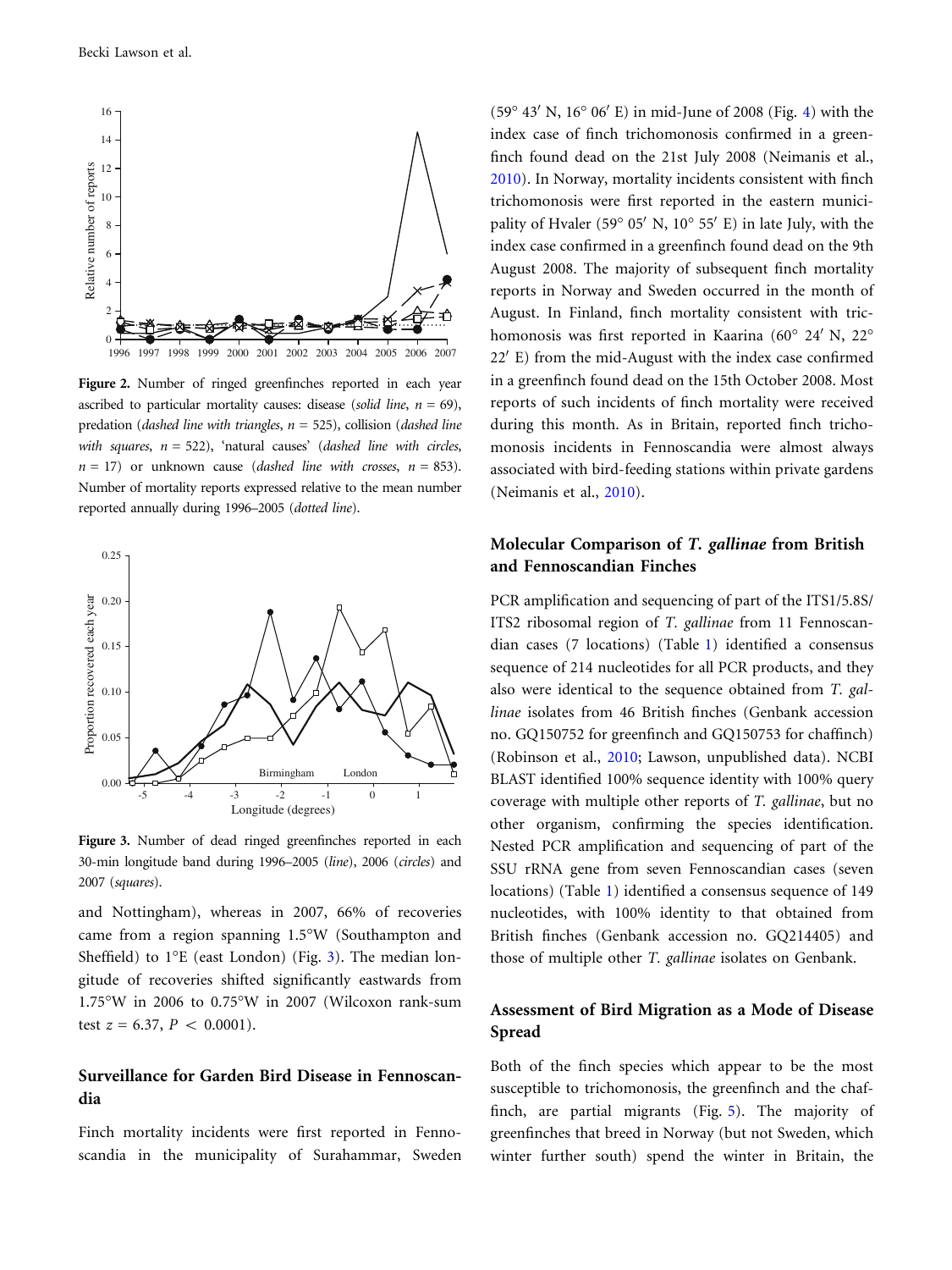<span id="page-6-0"></span>



Figure 4. Emergence of finch trichomonosis in Fennoscandian finches. Red dot marks location of index case in Sweden, Norway and Finland. Counties and Provinces marked in white represent areas with reported outbreaks of finch mortality in 2008. Figure modified from Neimanis et al. [\(2010](#page-9-0)). (Color figure online).

Figure 5. Locations abroad of birds marked or found in Britain. Greenfinch (black squares) and Chaffinch (red circles). Each point indicates the marking or finding of a bird that was found (or marked) in Britain; individuals appear only once on the map. (Color figure online).

Netherlands or northern France, whereas chaffinches from a much broader area of Fennoscandia overwinter in (or migrate through) Britain (Cramp and Perrins, [1994;](#page-9-0) Wernham et al. [2002](#page-10-0)). The number of individuals that

augment the resident British greenfinch and chaffinch resident populations is poorly known; however, migrants are thought to account for a small proportion ( $\sim$  1–2%) of the overwintering greenfinch population but a considerable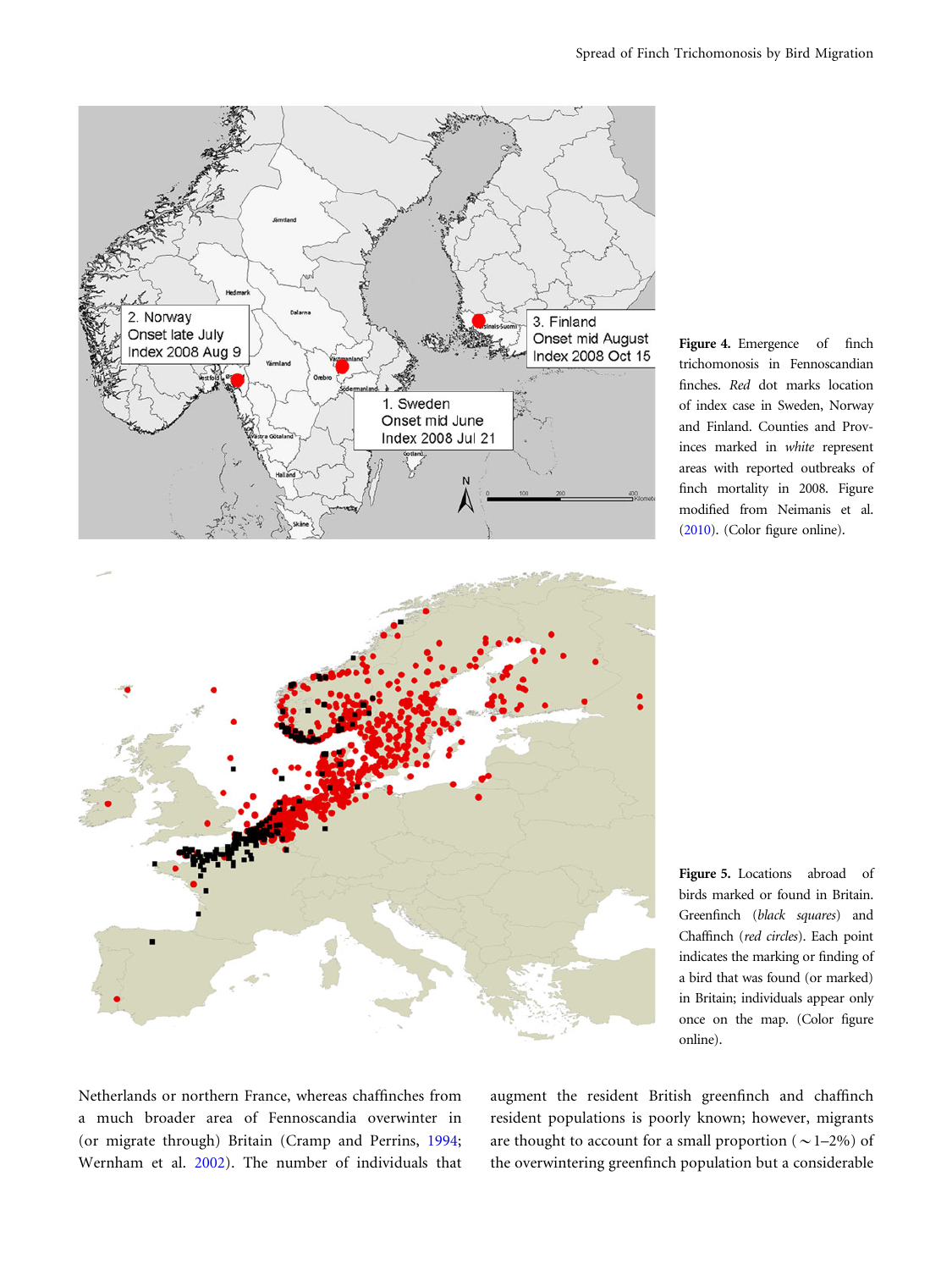proportion ( $\sim$ 30–50%) of the overwintering chaffinch population (Newton, [1972](#page-9-0); Lack, [1986;](#page-9-0) Main, [1999\)](#page-9-0).

Other finches and columbids are known to be susceptible to T. gallinae infection. Of these, the goldfinch migrates south-west from Britain and the Netherlands, to spend the winter in western France and Iberia, and the house sparrow shows a remarkable degree of site fidelity, with only three foreign recoveries representing exceptional movements (from ca. 530,000 British and Irish ringed birds, Wernham et al., [2002\)](#page-10-0). Although collared doves naturally colonised Britain in the 1950s from south-eastern Europe, they are generally sedentary (12 foreign recoveries from ca. 34,000 birds ringed), with exchanges of birds only with the near continent. Similarly, although wood pigeons are quite mobile within Britain, few exchanges with continental Europe are known despite ca. 45,000 birds having been ringed in Britain.

### **DISCUSSION**

#### Identification and Description of the Epidemic

In Great Britain, trichomonosis, due to T. gallinae infection, first emerged in greenfinches and chaffinches in 2005, leading to epidemic mortality in 2006 and 2007. The present study found an eastward shift in spatial distribution between these years, which was supported both through garden bird mortality and ring return data. We did not observe a similar increase in mortality due to other factors; thus, a simple change in reporting behaviour is unlikely to be the cause of the changed number of submissions and birds found dead. Indeed, this increase is counter to the background trend of declining rates of ring recovery in British birds (Robinson et al., [2009](#page-10-0)).

Outbreaks of greenfinch and chaffinch mortality in Fennoscandia were first identified at multiple sites in the summer of 2008 (Neimanis et al., [2010](#page-9-0)). Pathological investigations, including amplification and sequencing of the ITS1/5.8S/ITS2 ribosomal region, which have been used to establish the identity of T. gallinae (Felleisen, [1997;](#page-9-0) Gaspar da Silva et al., [2007;](#page-9-0) Gerhold et al., [2008\)](#page-9-0), confirmed the causative agent as T. gallinae. Analyses of ITS1/ 5.8S/ITS2 ribosomal region and SSU rRNA sequences indicated that T. gallinae isolates from Fennoscandia had 100% sequence identity with those isolated from British finches. Recent studies have demonstrated genetic heterogeneity in T. gallinae isolated from wild and captive birds of multiple species in some geographical regions (Austria and

U.S.A.) using sequence analysis of the ITS1/5.8S/ITS2 ribosomal region and the SSU rRNA (Gerhold et al., [2008;](#page-9-0) Grabensteiner et al., [2010\)](#page-9-0). No isolates from British or Fennoscandian birds were included in the previous studies, however; the extent of genetic heterogeneity for these loci in T. gallinae infecting these wild columbid populations is still unknown. Whilst the temporal and spatial patterns of disease occurrence indicates the disease spread from Britain to southern Fennoscandia, further molecular analyses, such as random-amplified polymorphic DNA studies, are required to confirm that the strain of T. gallinae infecting finches in Fennoscandia is the same as that found in finches in Britain.

Before the cases reported here, finch trichomonosis had not previously been recognised in Fennoscandia despite established, long-term schemes for the investigation of wildlife mortality; therefore, the condition is considered to be a newly emergent disease in this region. There was no record of an increase in the number of columbiform trichomonosis disease incidents in Fennoscandia either before or concurrent with the emergence of finch trichomonosis, nor was there a history of unusual reports of trichomonosis in captive avian collections (poultry, aviary or zoological collections).

#### Role of Bird Migration in Disease Spread

British breeding populations of columbid and finch species (except goldfinch and linnet Carduelis cannabina) migrate relatively short distances in the non-breeding season, typically only moving within the British Isles (Wernham et al., [2002](#page-10-0)). In 2006, the areas with the greatest numbers of reports of finch trichomonosis were the central and western British counties. Whilst a marked seasonal peak occurred in the number of finch trichomonosis incidents in the late summer and early autumn of 2006, post-mortem examinations showed that the disease continued to occur throughout the winter months (B. Lawson, unpublished data), confirming that the parasite persisted in the British finch population over winter. Within Britain, the greenfinch population is semimigratory with partial movement towards the south-west in the autumn and an eastward return the following spring (Main, [1996\)](#page-9-0). Consequently, an eastward shift in the distribution of the British finch trichomonosis epidemic from 2006 to 2007 might have been assisted by the spring movement of greenfinches from western to eastern Britain.

Although the greenfinch was the species most frequently found to have died of trichomonosis in both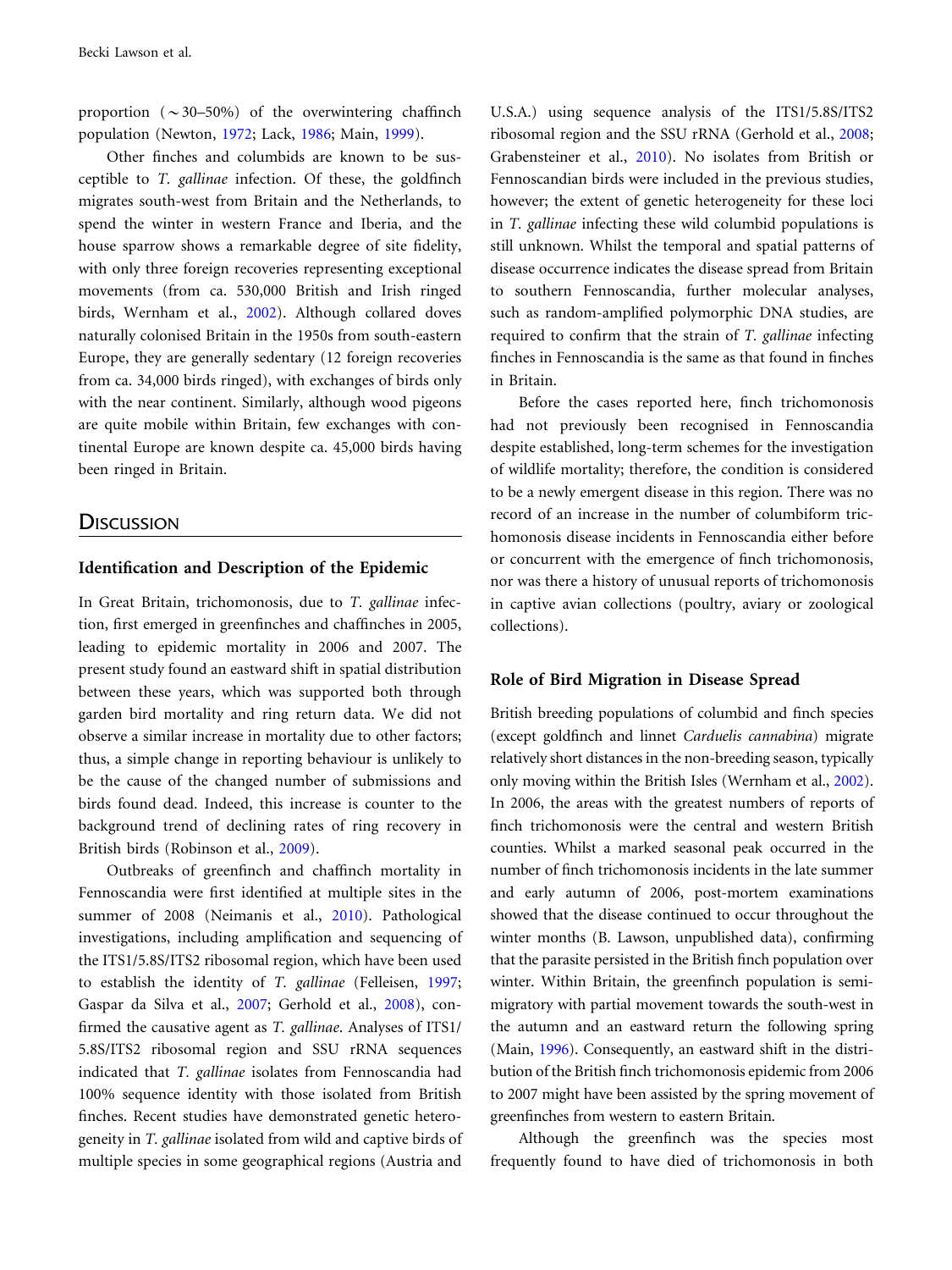Britain and Fennoscandia, relatively few greenfinches migrate between Fennoscandia (primarily Norway) and Britain. Fennoscandian breeding greenfinches tend to overwinter in the Low countries (i.e. Belgium, the Netherlands and Luxembourg) (Bakken et al., [2006](#page-9-0)). Also, there is little overlap between the breeding area of overwintering British greenfinches in Fennoscandia (western Norway) and the areas in southern Fennoscandia where finch trichomonosis first emerged (see Figs [4,](#page-6-0) [5](#page-6-0)). In contrast, chaffinches migrate in relatively large numbers from breeding grounds throughout southern Fennoscandia to overwinter in Britain. In both Britain and Fennoscandia, the chaffinch was the second most frequently diagnosed species with trichomonosis. Ring return data indicate that the interchange of chaffinches between Britain and Fennoscandia most commonly involves birds from eastern England, to where trichomonosis spread in 2007.

Trichomonas gallinae is a labile protozoan which is rapidly killed by desiccation and does not remain viable for a prolonged period after the death of its avian host (Kocan and Herman [1971](#page-9-0); Erwin et al., [2000](#page-9-0)). Whilst no resistant cystic form is known and environmental persistence is thought to be short, pseudocyst formation by T. gallinae has been demonstrated; the role that this form plays in the parasite's life cycle and whether it might facilitate short environmental persistence is undetermined (Tasca and De Carli, [2003](#page-10-0); Forrester and Foster, [2008](#page-9-0)). It is not amenable to long-distance mechanical transfer by abiotic means, in contrast to some viruses (e.g. Nemeth et al., [2009;](#page-9-0) Yamamato et al., [2009\)](#page-10-0). There have been no recent reported trichomonosis cases in host species within captive environments (e.g. poultry or zoological collections) in Britain or in Fennoscandia, and so inadvertent parasite translocation between these regions through anthropogenically mediated animal movement also seems unlikely. Thus, given both the temporal and spatial trends in the spread of the epidemic, we hypothesise that finch trichomonosis spread from Britain to Fennoscandia with migratory chaffinches as the most likely primary vector.

Trichomonas gallinae infection is well known and common in columbiform species, in which infection may be subclinical, or be a cause of morbidity and mortality (Bondurant and Honigberg, [1994](#page-9-0)). Our current understanding of the host reservoir for finch trichomonosis, however, is limited, and the extent to which the parasite might be spread by clinically healthy finches or by columbiform species is unknown. In particular, the extent to which greenfinches or chaffinches with subclinical or mild

clinical infection are capable of long-distance movement, resulting in the spread of the parasite through migration, requires further investigation.

The situation in Fennoscandia in 2008, with sporadic small numbers of finch trichomonosis disease outbreaks, was similar to the situation seen in Britain in 2005 when finch trichomonosis was first detected there. While it is believed that chaffinches migrate directly from Britain to Fennoscandia across the North Sea in the spring, ring return data show that the return, autumn, migration route involves birds flying through Denmark, Germany, the Netherlands and Belgium, before crossing the English Channel (Norman, [2002](#page-9-0)). Consistent with our chaffinch vector hypothesis, Peters et al. [\(2009](#page-10-0)) reported the emergence of finch trichomonosis in northern Germany in April 2009.

Both the chaffinch and the greenfinch are widespread throughout Europe, with a large degree of mixing of individuals between Fennoscandia and elsewhere as birds undertake their seasonal migrations; consequently, it is likely that the disease will now spread to other European countries. In Britain, the emergence of finch trichomonosis led to declines in the greenfinch population level by up to 35% in the first year of emergence alone, with apparent spill-over into a wide range of sympatric small passerine species (Robinson et al., [2010\)](#page-10-0). We, therefore, recommend vigilance for finch trichomonosis and its impact on finch and other bird species throughout Europe.

## **CONCLUSIONS**

Data from surveillance, ring returns and parasite DNA sequencing support the hypothesis that Trichomonas gallinae spread from Britain (most probably from eastern England) to the Fennoscandian finch population via migrating infected chaffinches. Disease spread throughout Europe and to other species is now likely. Continued disease surveillance and population monitoring are required to determine the impact of this EID on populations of wild birds throughout Europe.

#### **ACKNOWLEDGEMENTS**

Tha authors thank the BTO Garden BirdWatch participants, Varpu Hirvela¨-Koski, Perttu Koski, Petra Heikkinen and Roland Mattson. The British and Irish Ringing Scheme is funded through a partnership between the BTO, the Joint Nature Conservation Committee (on behalf of Natural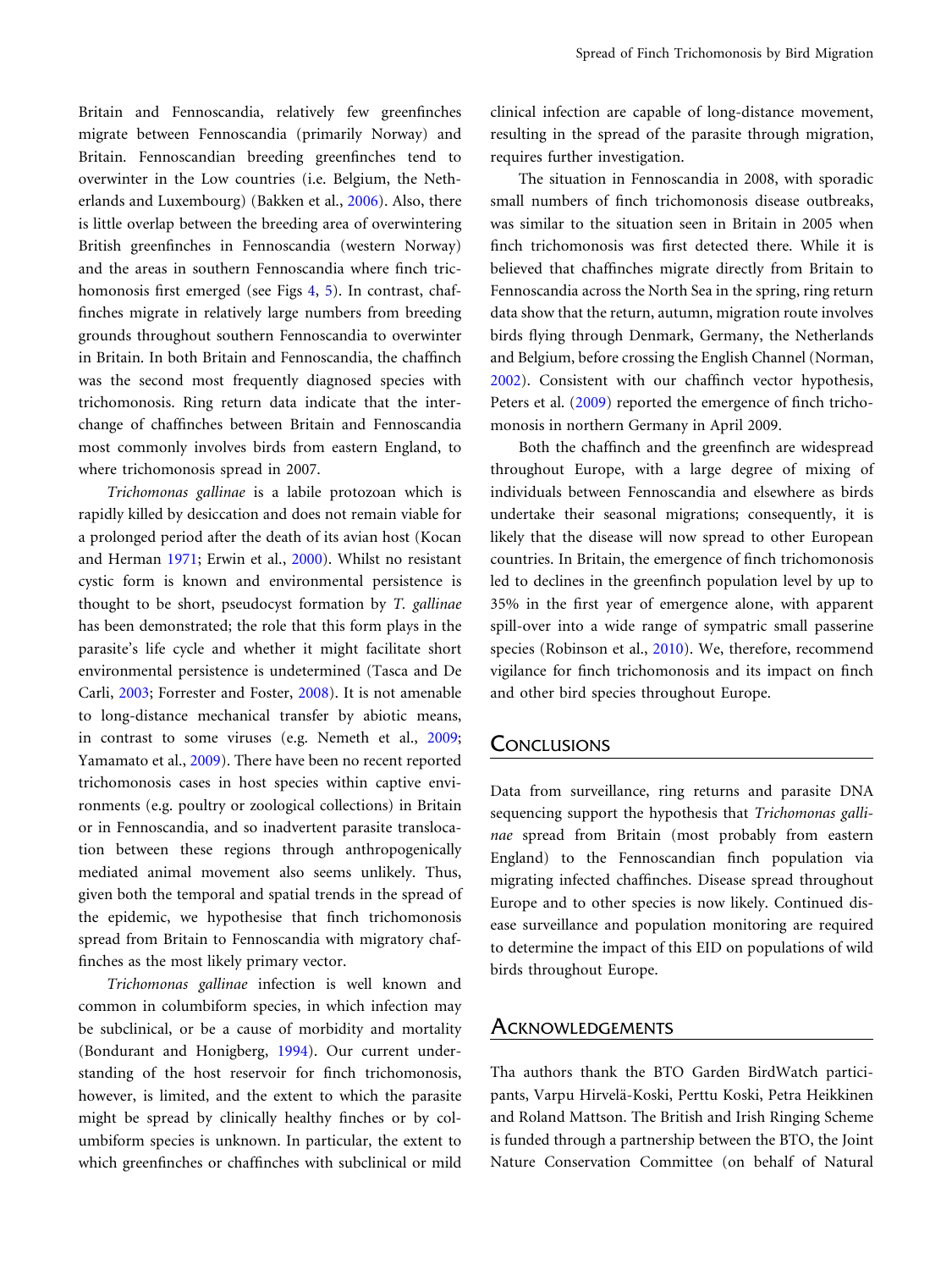<span id="page-9-0"></span>England, Scottish Natural Heritage, the Countryside Council for Wales and the Council for Nature Conservation and the Countryside in Northern Ireland), BirdWatch Ireland and the ringers themselves. We thank all those who have marked or reported birds over the years. This is a publication of the Garden Bird Health initiative, which received financial support from the following organisations; Birdcare Standards Association, British Trust for Ornithology, British Veterinary Association Animal Welfare Foundation, CJ Wildbird Foods, Cranswick Pet Products, Defra, Gardman Ltd, RCVS Trust Small Grants Programme Reference 000443, RSPB, John and Pamela Salter Trust (R16982), Tom Chambers Ltd., and the Universities Federation for Animal Welfare.

## **REFERENCES**

- Anderson NL, Grahn RA, Van Hoosear K, Bondurant RH (2009) Studies of trichomonad protozoa in free ranging songbirds: prevalence of Trichomonas gallinae in house finches (Carpodacus mexicanus) and corvids and a novel trichomonad in mockingbirds (Mimus polyglottos). Veterinary Parasitology 161:178–186
- Bakken V, Runde O, Tjørve E (2006) Norsk Ringmerkingsatlas, Stavanger, Norway: Stavanger Museum, pp 446
- Bondurant RH, Honigberg BM (1994) Trichomonads of veterinary importance. In: Parasitic Protozoapp, Kreier JP (editor), New York, USA: Academic Press, pp 111–206
- Bradley CA, Altizer S (2007) Urbanization and the ecology of wildlife diseases. Trends in Ecology and Evolution 22:95–102
- Cannon AR, Chamberlain DE, Toms MP, Hatchwell BJ, Gaston KJ (2005) Trends in the use of private gardens by wild birds in Great Britain, 1995–2002. Journal of Applied Ecology 42:659–671
- Chalmers GA (1992) Trichomoniasis in finches. Canadian Veterinary Journal 33:616–617
- Coiffait L, Clark JA, Robinson RA, Blackburn JR, Granthan MJ, Leech DI, et al. (2009) Bird ringing in Britain and Ireland in 2008. Bird Study 24:281–320
- Cramp S, Perrins CM (1994) Birds of the Western Palaearctic, Oxford, UK: Oxford University Press, pp 548–568
- Daszak P, Cunningham AA, Hyatt AD (2001) Anthropogenic environmental change and the emergence of infectious diseases in wildlife. Acta Tropica 78:103–116
- Dhondt AA, Tessaglia DL, Slothower RL (1998) Epidemic mycoplasmal conjunctivitis in house finches from Eastern North America. Journal of Wildlife Diseases 34:265–280
- Erwin KG, Kloss C, Lyles J, Felderhoff J, Fedynich AM, Henke SE, et al. (2000) Survival of Trichomonas gallinae in white-winged dove carcasses. Journal of Wildlife Diseases 36:551–554
- Felleisen RSJ (1997) Comparative sequence analysis of 5.8S rRNA genes and internal transcribed spacer (ITS) regions of trichomonadid protozoa. Parasitology 115:111–119
- Forrester DJ, Foster GW (2008) Trichomonosis. In: Parasitic Diseases of Wild Birds, Atkinson CT, Thomas NJ, Hunter DB (editors), Iowa: Wiley-Blackwell, pp 120–153
- Gaspar da Silva D, Barton E, Bunbury N, Lunness P, Bell DJ, Tyler KM (2007) Molecular identity and heterogeneity of Trichomonad parasites in a closed avian population. Infection, Genetics and Evolution 7:433–440
- Gauthier-Clerc M, Lebarbenchon C, Thomas F (2007) Recent expansion of highly pathogenic avian influenza H5N1: a critical review. Ibis 149:202–214
- Gerhold RW, Yabsley MJ, Smith AJ, Ostergaard E, Mannan W, Cann JD, et al. (2008) Molecular characterization of the Trichomonas gallinae morphologic complex in the United States. Journal of Parasitology 94:1335–1341
- Gilbert M, Xiao X, Domenech J, Lubroth J, Martin V, Slingenbergh J (2006) Anatidae migration in the western Palearctic and spread of highly pathogenic avian influenza H5NI virus. Emerging Infectious Diseases 12:1650–1656
- Grabensteiner E, Bilick I, Kolbek T, Hess M (2010) Molecular analysis of clonal trichomonad isolates indicate the existence of heterogenic species present in different birds and within the same host. Veterinary Parasitology 172:53–64
- Hosseini PR, Dhondt AA, Dobson AP (2006) Spatial spread of an emerging infectious disease: conjunctivitis in house finches. Ecology 87:3037–3046
- Keawcharoen J, van Riel D, van Amerongen G, Bestebroer T, Beyer WE, van Lavieren R, et al. (2008) Wild ducks as longdistance vectors of highly pathogenic avian influenza virus (H5N1). Emerging Infectious Diseases 14:600–607
- Kilpatrick AM, Chmura AA, Gibbons DW, Fleischer RC, Marra PP, Daszak P (2006) Predicting the global spread of H5N1 avian influenza. Proceedings of the National Academy of Sciences 103:19368–19373
- Kocan RM, Herman CM (1971) Trichomoniasis. In: Infectious and Parasitic Diseases of Wild Birds, Davis JW, Anderson RC, Karstad L, Trainer DO (editors), Ames, IA: Iowa State University Press, pp 282–290
- Lack PC (1986) The Atlas of Wintering Birds in Britain and Ireland, London, UK: T. & T. A. Poyser, pp 1–448
- Lawson B, Cunningham A, Chantrey J, Hughes L, Kirkwood J, Pennycott T, et al. (2006) Epidemic finch mortality. Veterinary Record 159:367
- Lawson B, Howard T, Macgregor SK, Perkins M, Robinson R, Kirkwood JK, et al. (2010) The epidemiology of salmonellosis in garden birds in England and Wales, 1993 to 2003. Ecohealth. doi:[10.1007/s10393-010-0349-3](http://dx.doi.org/10.1007/s10393-010-0349-3) [Online 14 October, 2010].
- Main IG (1996) Seasonal movements of British Greenfinches Carduelis chloris. Bird Study 43:240–252
- Main IG (1999) Overseas movements to and from Britain by Greenfinches Carduelis chloris. Ringing and Migration 20:167–180
- Neimanis AS, Handeland K, Isomursu M, Agren E, Mattsson R, Hamnes IS, et al. (2010) First report of epizootic trichomoniasis in wild finches (Family Fringillidae) in southern Fennoscandia. Avian Diseases 54:136–141
- Nemeth NM, Young GR, Burkhalter KL, Brault AC, Reisen WK, Komar N (2009) West Nile virus detection in nonvascular feathers from avian carcasses. Journal of Veterinary Medical Science 21:616–622
- Newton I (1972) Finches, Collins: The New Naturalist, pp 1–288
- Norman D (2002) Chaffinch Fringilla coelebs. In: The Migration Atlas: Movements of the Birds of Britain and Ireland, Wernham CV, Toms MP, Marchant JH, Clark JA, Siriwardena GM, Baille SR (editors), London, UK: T. & A.D. Poyser, pp 637–640